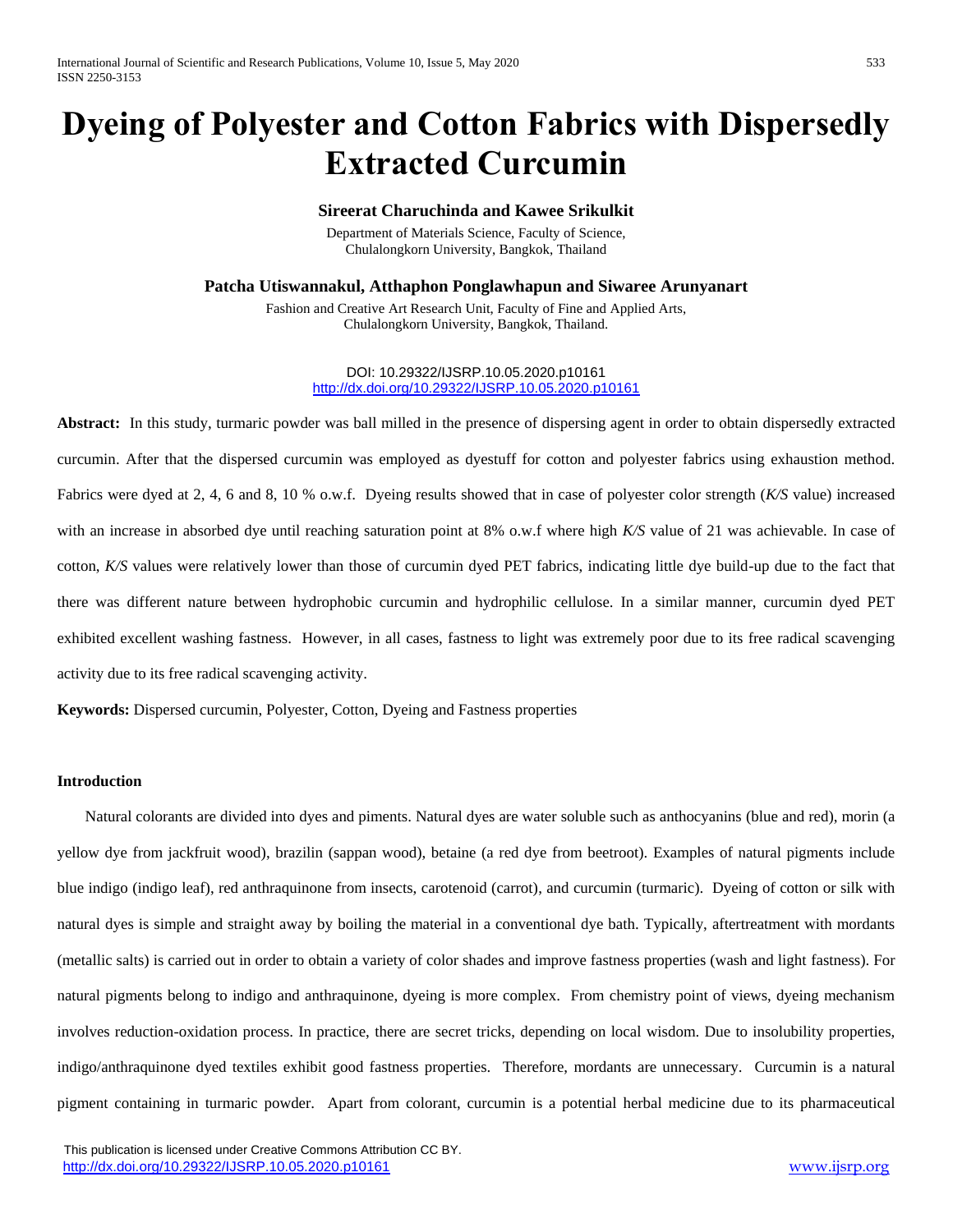properties such as antioxidant (Asouri, Ataee, Ahmad, Amin, and Moshae 2013), antimicrobial (Han, and Yang, 2005), anti-UV radiation (Boonroeng, Srikulkit, Xin, and He 2015) and anticarcinogenic effects (Lee, Loo, Bebawy, Luk, Mason, and Rohanizadeh, 2013). With respect to colorant, curcumin is sensitive to light, resulting in very poor light fastness (Chou, and Tang, 2016). Moreover, it exhibits poor absorption capability due to the pigment characteristic (Nguyen, Si, Kang, Chung, Chung, and Kim, 2017). Therefore, in this study, dispersed curcumin nanoparticles were prepared by ball-milling using naphthalene sulphonate condensate as a dispersing agent. Then, curcumin nanoparticles suspension was employed for dyeing of cotton and polyester fabrics. Color yield and fastness properties were evaluated.

#### **Experimental**

# **Materials**

Fabrics for this experiment are scoured and bleached knitted cotton fabric and woven polyester fabric. Turmaric powder can be obtained from local market. Napthaene sulphonate formaldehyde condensate powder (NAPS) was kindly supplied from Star Tech Chemical co. Ltd.



The chemical structure of napthaene sulphonate formaldehyde condensate

#### **Preparation of Curcumin Nanoparticles Suspension**

0.2 : 0.4 : 0.4 wt ratio of NAPS : turmaric : water was ground using a ball miller for 6 h. The turmaric paste having solid content of 50 wt% was kept in a seal container for further dyeing.

#### **Dyeing of Cotton Knitted Fabric and Polyester Woven Fabric with Dispersed Curcumin**

A series of concentrations based on weight of fabric (2, 4, 6 and 8, 10 % o.w.f. were prepared in dye pots. Liquor ratio of 1 :20 was chosen. Dyeing was carried out in a laboratory dyeing equipment set the dyeing temperatures of 80 °C and 130 °C for cotton and polyester, respectively (Kerkeni, Behary, Perwvelx, and Gupta 2012). Dyeing was conducted for 45 min. Dyed fabrics were then rinsed thoroughly with deionized water and air dried.

#### **Evaluation of Fastness Properties**

Washing fastness property was evaluated according ISO 105 standard test. Color measurement of the dyed fabrics before and after testing were measured using ICS Gretag Macbeth spectrophotometer (ColorEye 7000). The Color strength (*K/S* λmax) was recorded. For fastness to light, dyed samples were exposed to direct sunlight for 6 h. Color strength (*K/S*) was measured using ICS Gretag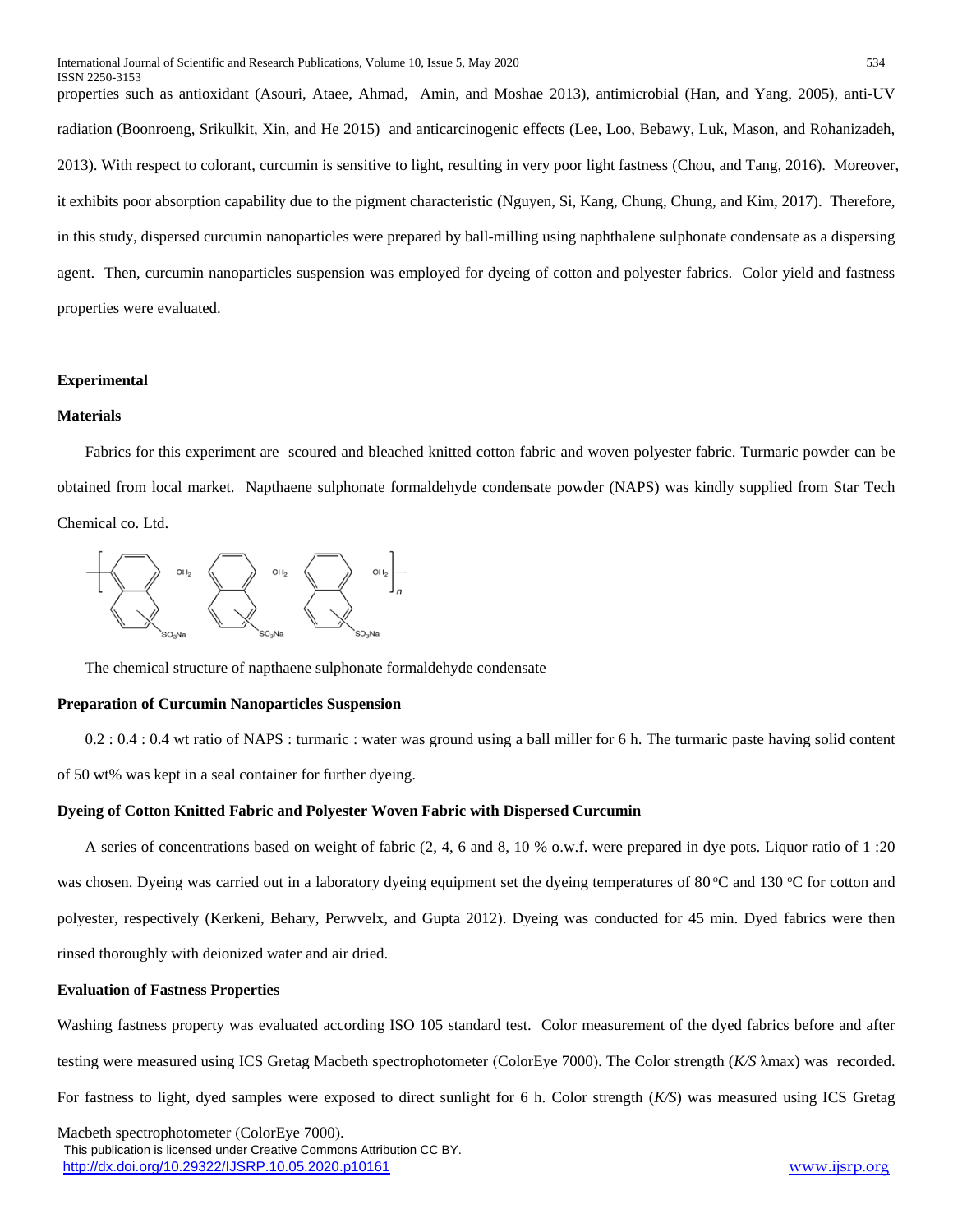#### **Results and Discussion**

#### **Dyeing Properties**

Color strength (*K/S*) values of dyed cotton and dyed polyester are presented in Table 1. It is found that color strength value increases with an increase in % o.w.f. For polyester fabric, *K/S* values of 5.98, 16.38, 21.73, and 21.53 are corresponding to 2, 4, 6, and 8 % o.w.f., respectively. As seen, dye absorption increases with dye concentration and reaches saturation level at 8 % o.w.f with satisfactorily high color strength. An increase in dye absorption indicates that an individual curcumin molecule can diffuse and migrate inside polyester fiber in a similar manner to a disperse dye. Therefore, color strength increases with an increase in accumulated dye molecules until reaching saturation point at 8% o.w.f. In practice, dyeing above 8 % o.w.f. is redundant. Color shade on polyester fabric is brilliant due to good solubility of curcumin in polyester matrix. In case of cotton fabric (Table 2) , *K/S* values of 6.16, 8.91, 8.73, and 9.15 are corresponding to 2, 4, 6, and 8% o.w.f., respectively. As seen, *K/S* values are relatively lower than those of curcumin dyed PET fabrics, indicating little dye build-up. These results indicate that color yield is not dependent on dye concentration as found in case of polyester due to poor dye absorption, resulting from different nature between hydrophobic curcumin and hydrophilic cellulose. In this case, curcumin is present in pigment form which has not affinity to cellulose.

#### **Wash Fastness Properties**

Washing fastness was carried out following ISO105-C03:1989 standard test. Results are shown in Table 1 and Table 2 for polyester and cotton, respectively, As seen, dyed PET fabric exhibits excellent washing fastness, confirmed by insignificant decrease in *K/S* values. Good fastness to washing is associated with the characteristic of polyester which is hydrophobic, trapping curcumin inside. As a result, little dye is soaped-off. For cotton fabric, significant decrease in color strength is observed after washing fastness test. This indicates that curcumin is present on fiber surface rather than inside the fiber. Moreover, it loosely attaches to fiber surface, resulting in poor washing fastness.

| $%$ o.w.f. | Dyed PET fabric | After washing<br>fastness | K/S          |               |
|------------|-----------------|---------------------------|--------------|---------------|
|            |                 |                           | Before       | After washing |
|            |                 |                           | washing test | test          |
| 2          |                 |                           | 5.98         | 5.62          |
| 4          |                 |                           | 16.38        | 13.90         |

Table 1. Dyeing and wash fastness properties of dispersed curcumin dyed polyester fabric

 This publication is licensed under Creative Commons Attribution CC BY. <http://dx.doi.org/10.29322/IJSRP.10.05.2020.p10161> [www.ijsrp.org](http://ijsrp.org/)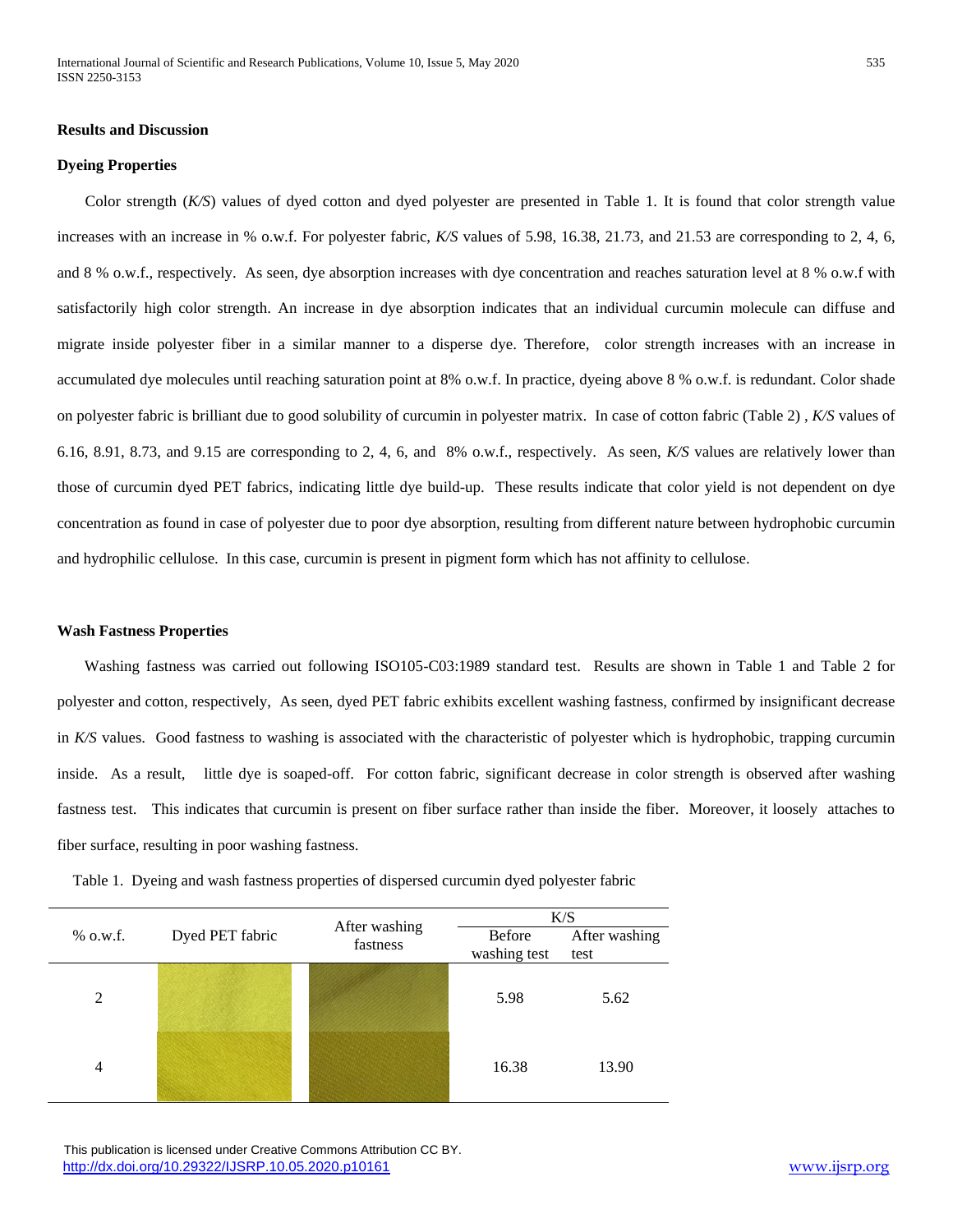International Journal of Scientific and Research Publications, Volume 10, Issue 5, May 2020 536 ISSN 2250-3153



#### Table 2. Dyeing and wash fastness properties of dispersed curcumin dyed cotton fabric

|                |                    |                        | K/S          |               |
|----------------|--------------------|------------------------|--------------|---------------|
| % o.w.f.       | Dyed cotton fabric | After washing fastness | Before       | After washing |
|                |                    |                        | washing test | test          |
| $\overline{2}$ |                    |                        | 6.16         | 1.64          |
| $\overline{4}$ |                    |                        | 8.91         | 2.24          |
| 6              |                    |                        | 8.73         | 2.11          |
| 8              |                    |                        | 9.15         | 2.52          |

#### **Light fastness test.**

Curcumin is known to have poor light stability, leading to poor light fastness. Therefore, improving light fastness of curcumin on dyed fabrics is an attractive challenge. Practically, there were widely studied that light fastness of natural dyes including curcumin could be improved by mordants (metal ions such as  $Al^{3+}$ ,  $Fe^{2+}$ ,  $Cu^{2+}$ ,  $Sn^{2+}$  etc) (Hasan, Hossain, Azim, Ghosh, and Reza (2014), Zhou, Zhang, Tang, and Zhang, (2015), Bhardwaj, and Dadsena, (2017). However, improved light stability adversely affects antioxidant property deriving from deactivated phenolic moiety by mordants. In this study, it was expected that good dye penetration in case of polyester dyeing will result in improved light fastness when compared to cotton dyeing. Unfortunately, poor light fastness is observed in all cases, indicating that virgin curcumin is light sensitive chromophore due to its free radical scavenging activity. It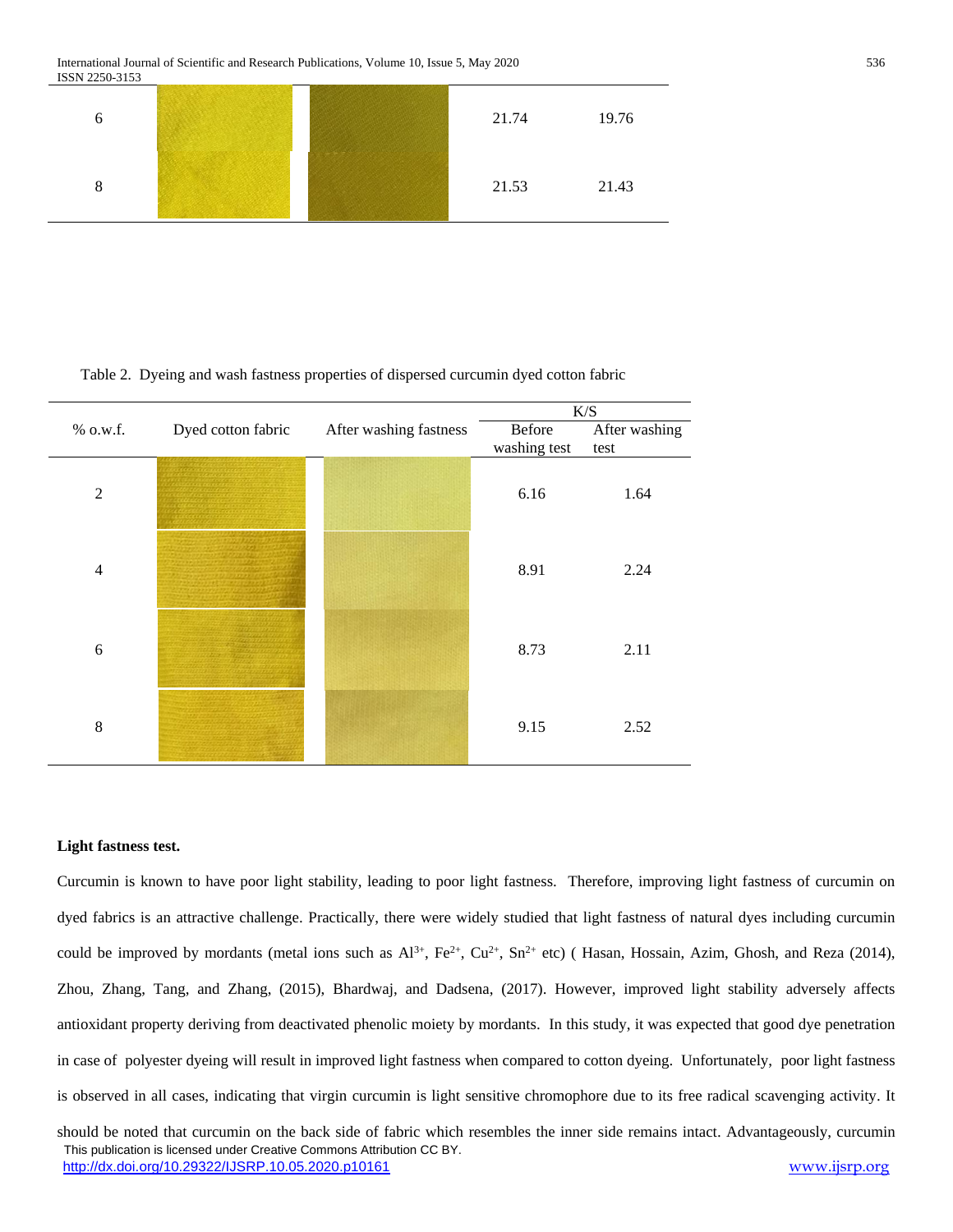



Table 4. Light fastness property of dispersed curcumin dyed polyester fabric .

|                | Dyed PET fabric | After light fastness | K/S               |               |
|----------------|-----------------|----------------------|-------------------|---------------|
| % o.w.f.       |                 |                      | Before<br>testing | After testing |
| $\overline{2}$ |                 |                      | 5.98              | 0.80          |
| $\overline{4}$ |                 |                      | 16.38             | 0.80          |
| 6              |                 |                      | 21.74             | 0.86          |
| 8              |                 |                      | 21.53             | 0.96          |

# **Conclusion**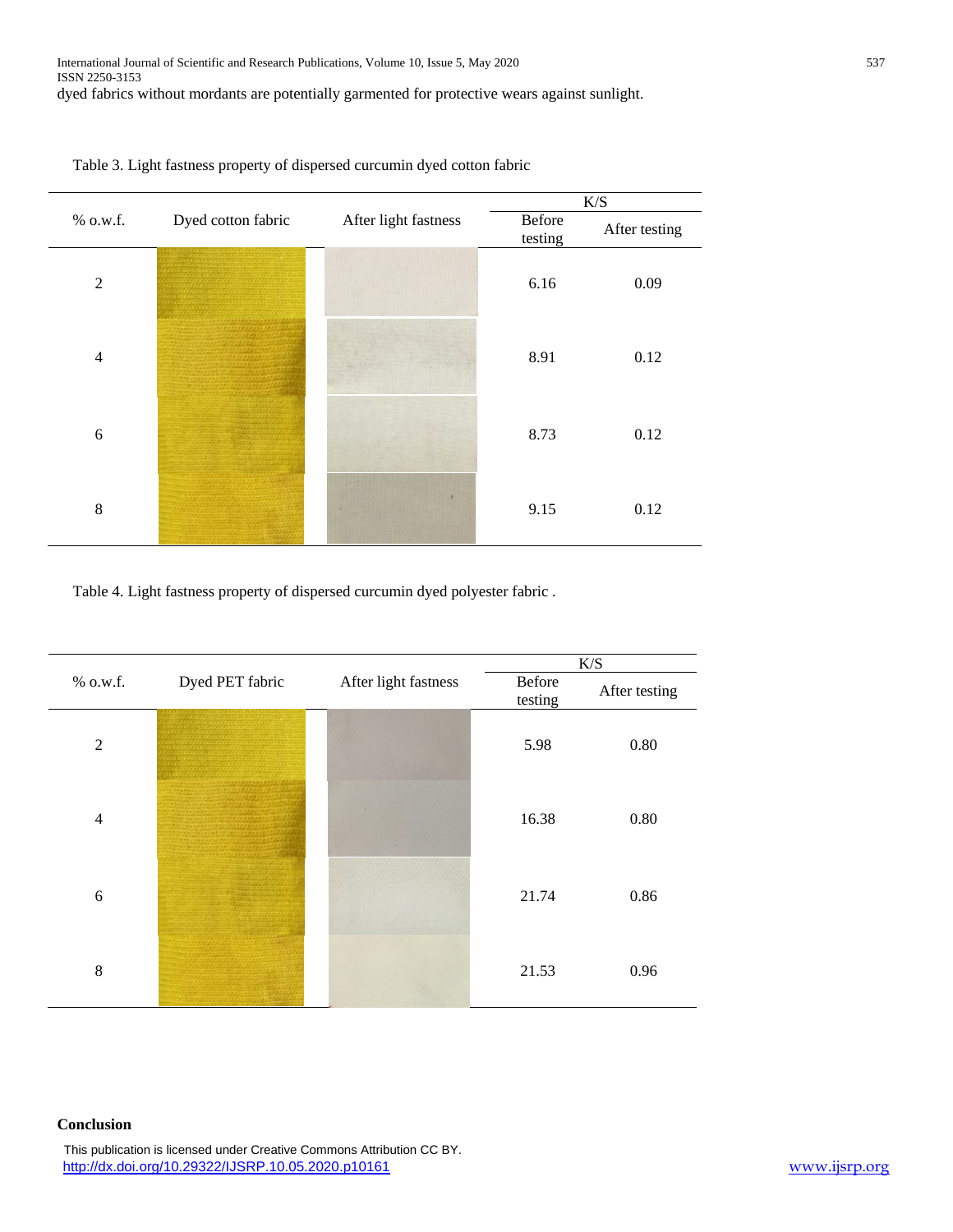A simple and easy method of curcumin extraction from turmeric powder was achieved by ball milling in the presence of dispersing agent. Extracted curcumin by this technique resulted in curcumin dispersion in water. Dyeing of dispersed curcumin was carried out using exhaustion method. Dyeing results showed that in case of polyester color strength (*K/S* value) increased with an increase in accumulated dye absorption until reaching saturation point at 8% o.w.f where high *K/S* value of 21 was achievable. In case of cotton, *K/S* values were relatively lower than those of curcumin dyed PET fabrics, indicating little dye build-up due to the fact that there was different nature between hydrophobic curcumin and hydrophilic cellulose. In a similar manner, curcumin dyed PET exhibited excellent washing fastness. However, in all cases, fastness to light was extremely poor due to its free radical scavenging activity. due to its free radical scavenging activity.

# **Acknowledgements**

This project was supported by Ratchadaphiseksomphot Endowment Fund(2016) ,Chulalongkorn University and Fashion and Creative Art Research Unit, Faculty of Fine and Applied Arts, Chulalongkorn University, Bangkok, Thailand.

# **References**

Asouri M., Ataee, R., Ahmad, A.A., Amin, A., and Moshae, M.R. (2013), Antioxidant and Free Radical Scavenging Activities of Curcumin, *Asian Journal of Chemistry*, Vol. 25 No. 13, pp. 7593-7595.

Han, S. and Yang, Y. (2005) Antimicrobial activity of wool fabric treated with curcumin, *Dyes and Pigments*, Vol. 64 No. 2, pp. 157- 161.

Boonroeng, S., Srikulkit, K., Xin, JH., and He, L. (2015), Preparation of a novel cationic curcumin and its properties evaluation on cotton fabric, *Fibers and Polymers,* Vol. 16 No. 11, pp. 2426-2431.

Lee, WH., Loo, CY., Bebawy, M., Luk, F., Mason, RS., and Rohanizadeh, R (2013). Curcumin and its derivatives : Their application in neuropharmacology and neuroscience in the 21<sup>st</sup> century, *Current Neuropharmacology*, Vol. 11 No.4, pp. 338-378.

Chou, Y., and Tang, RC (2016). Modification of curcumin with a reactive UV absorber and its dyeing and functional properties for silk, *Dyes and Pigments,* Vol. 134, pp. 203-211

Nguyen, T., Si, J., Kang, C., Chung, B., Chung, D., and Kim, D (2017). Facile preparation of water soluble curcuminoids extracted from turmeric powder by using sterviol glycosides, *Food Chemistry,* Vol. 214, pp. 366-373.